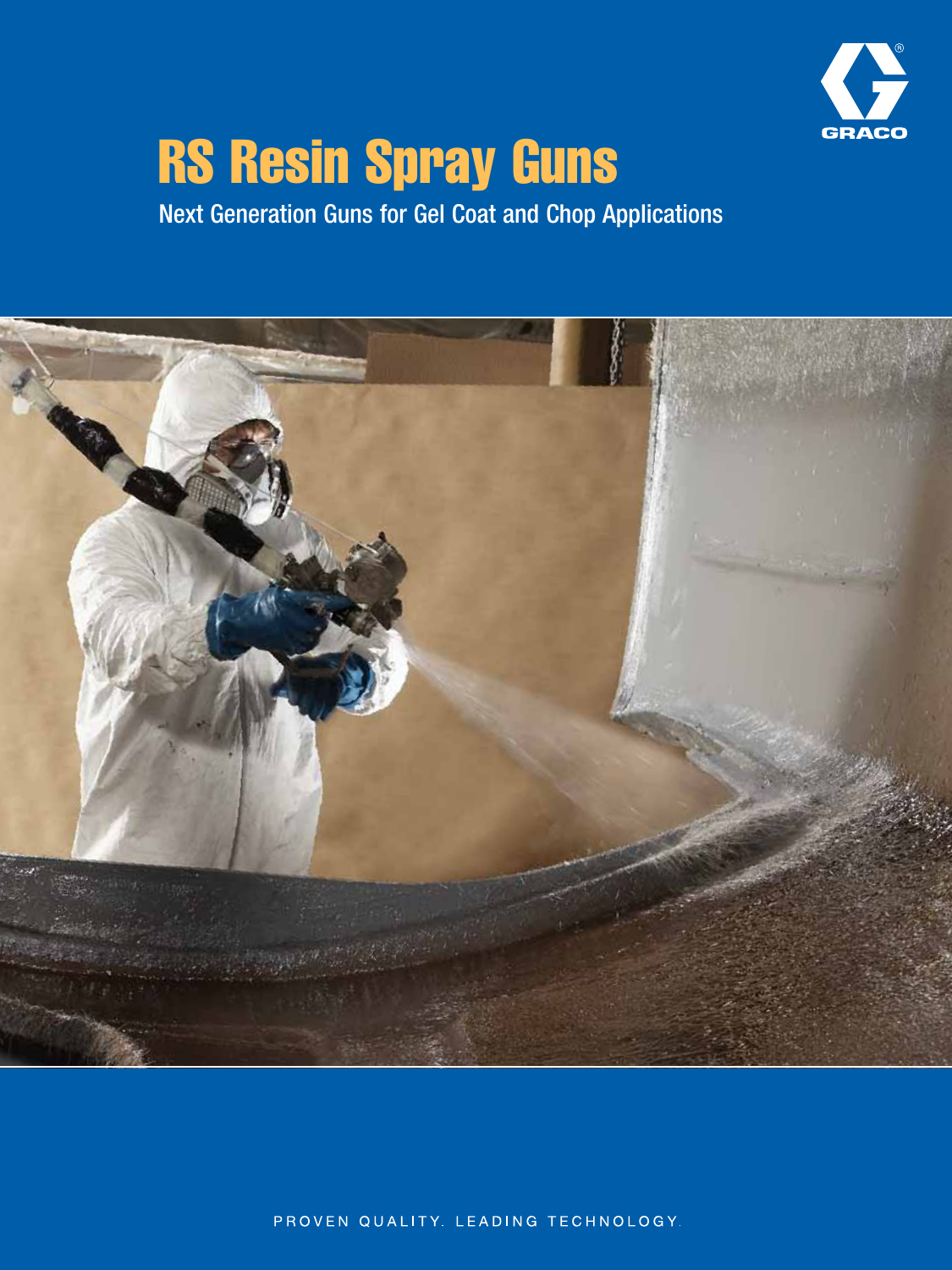## A revolution for the FRP industry

## Discover the next generation of gel coat and chop guns

Innovations engineered into the Graco RS Resin Spray Gun are sure to make a difference in your production uptime. It's lightweight. Ergonomic. Designed for tool-less operation and quick blade changes. Fast, easy maintenance too.

Discover how the Graco RS Resin Spray Gun's revolutionary design and industry-first features can help boost your company's bottom line.

#### *Lightweight, high-output cutter*

- Allows you to get the glass output you need with fewer strands of roving
- Fewer strands of roving means less chance of tangling, easier handling and more uptime
- Up to 40% lighter than competition for better chopping control

#### *External anvil adjustment*

- Lets you adjust anvil tension to correct cut variations due to anvil and blade wear
- Simply unlock thumb lever, adjust tension screw and resume spraying
- No disassembly, no tools required results in more uptime

#### *Tool-less blade design for more uptime*

- No tools required easy to change blades in seconds
- Ability to change blades on the production line resulting in more uptime
- Operators never have to touch a blade
- Virtually eliminates nicks and cuts

Graco RS Chop Gun with Cutter

#### *Speed control*

- Lets you adjust glass output on the fly
- No tools required

### Change blades in seconds and keep production moving

Graco's innovative new fiberglass cutter is sure to change the way you work. It's designed so workers can change the blades in less than a minute – significantly less time than traditional cutter designs. In addition, blades and anvils can be changed right on the production line, resulting in more uptime. Because the blades are pre-loaded in the cartridge, operators never have to handle sharp blades.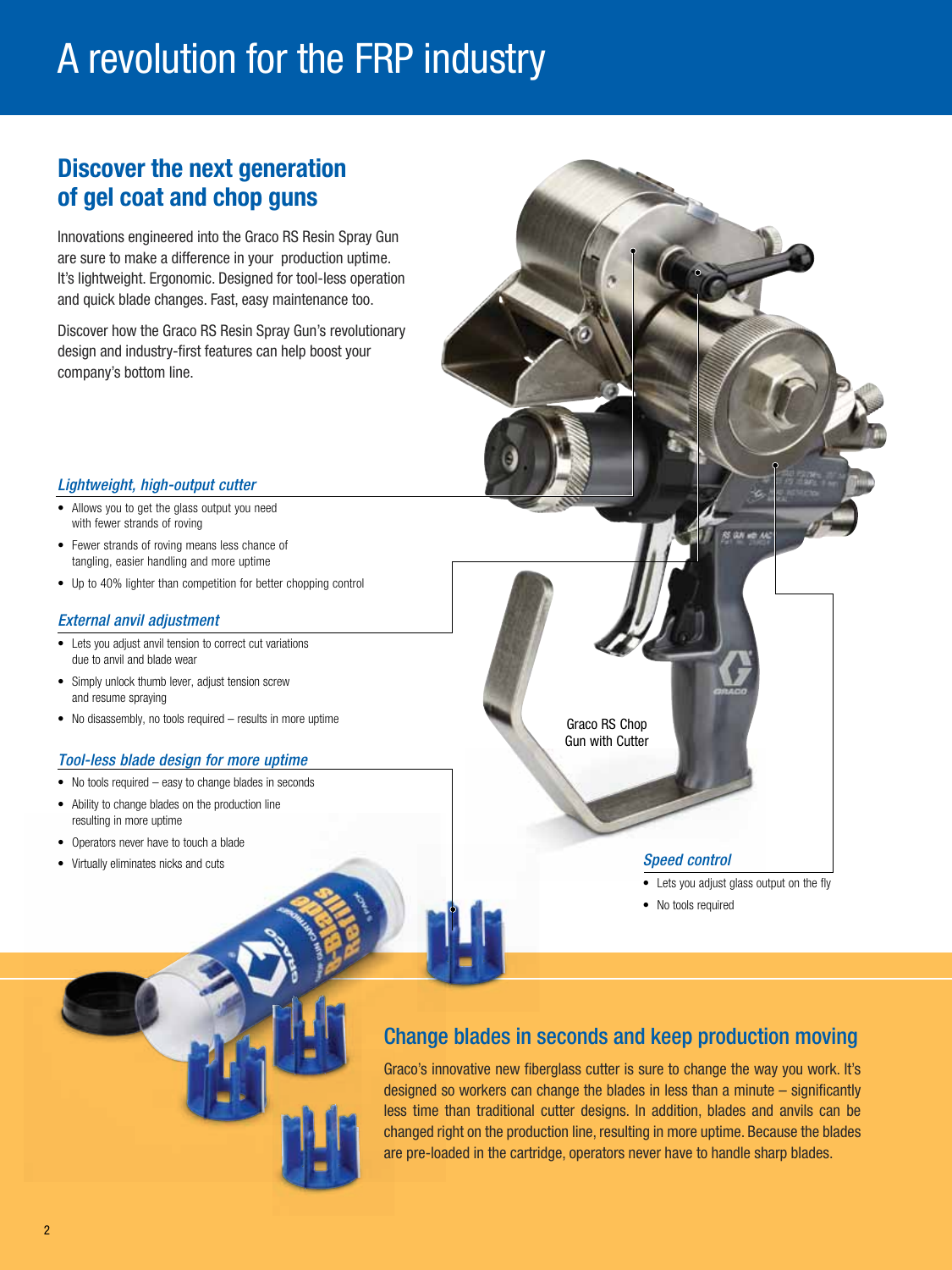## Built to spray longer and improve uptime

## Both Graco RS Chop and RS Gel Coat Guns offer:

#### *Lightweight design*

• Up to 44% lighter than the competition for better spraying control

#### *Unique needle clamp design*

- Designed to retain the factory adjustment
- Eliminates need to adjust needle setting after routine service

#### *Quick-disconnect front end*

- Easy shutdown procedures simply place front end in solvent overnight
- Increases production time, reduces clean-up time
- After cleaning front end, the gun can be set aside for the next shift

#### *Air Assist Containment (AAC®)*

- More material on the part, less on the floor saves material costs
- Promotes a healthier work environment due to less overspray
- Standard on all RS guns

#### *Ergonomic handle*

• Less operator fatigue means consistent quality parts throughout the shift

#### *Easy maintenance*

- Whole gun may be placed in solvent
- O-rings and seals are solvent-resistant
- Virtually eliminates downtime for unscheduled maintenance

#### *High-pressure swivel*

- Allows for easy gun maneuverability
- Provides more control when spraying in tight areas



Graco RS Chop Guns and Graco RS Gel Coat Guns are both available in internal and external mix models



#### How to change a Graco cutter blade



Remove locking mechanism Remove used blade cartridge

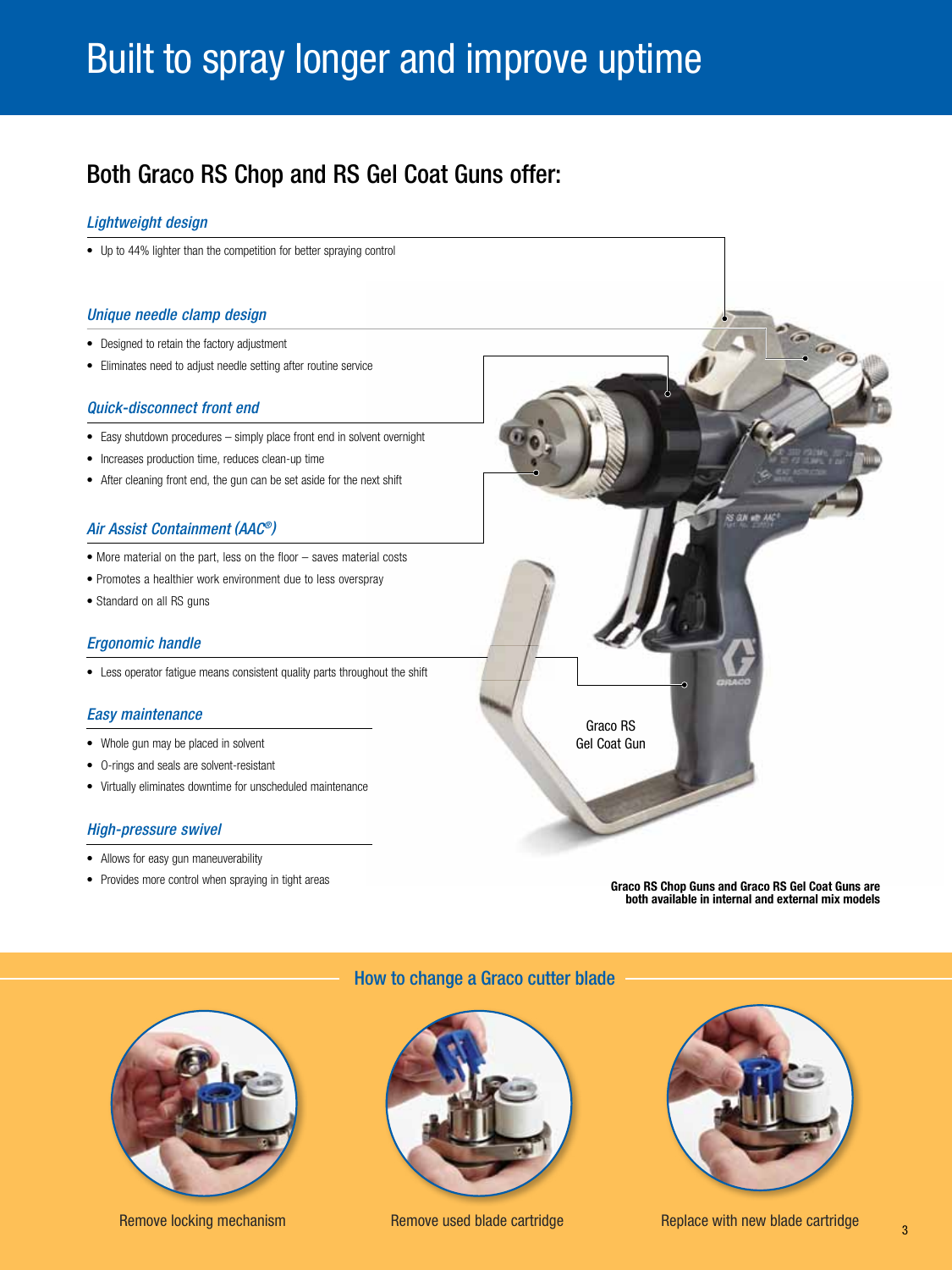## Advanced technology to control and contain your spray pattern

When you buy a drum of resin, you pay for every drop of material. It makes good economic sense to put as many of those drops as possible on the mold.

Air Assist Containment (AAC) technology wraps the spray pattern in a containment shield of air – preventing atomized droplets from escaping the spray pattern. Droplets that escape and end up on the floor, wall or employee's clothing are a waste of money.

AAC creates a spray pattern where the droplets travel to the mold at very low pressure. The low speed or "particle velocity" creates very little turbulence or disturbance in the liquid when the droplet makes contact with the mold. Competitive spray guns with higher "particle velocity" create a great deal of turbulence when the droplets impact the mold. Turbulence creates air entrapment which results in porosity. AAC spraying dramatically reduces the chances of air entrapment and porosity.

### AAC improves your profit picture

- All Graco RS guns feature the patented AAC technology
- Reduces material waste which results in more molds per drum of material
- Precise catalyst delivery and reduced particle velocity assure the highest quality finish
- Less overspray means a healthier work area for employees

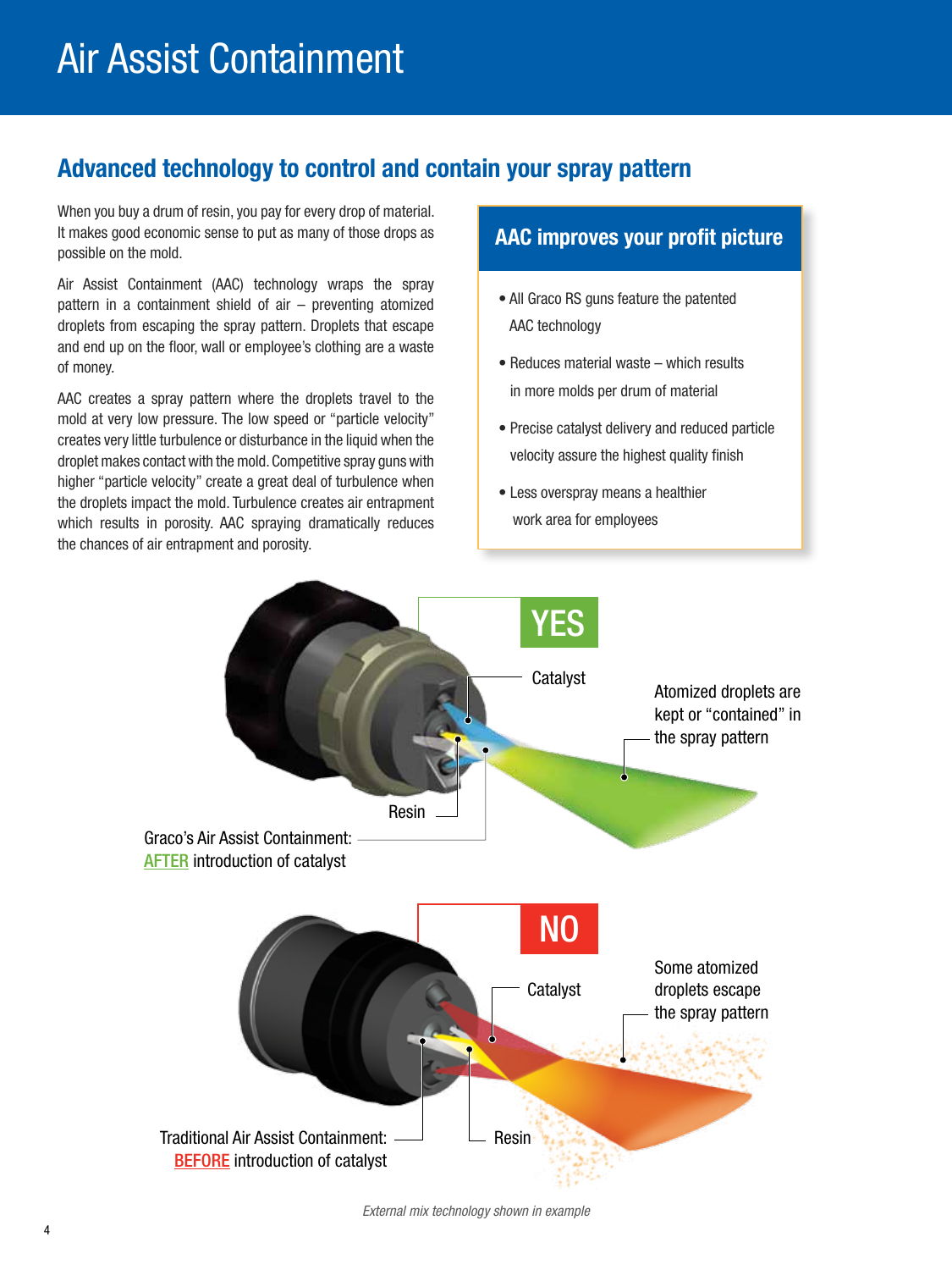## Lightning-fast blade changes – more uptime

#### Calculate your return on your investment

If it takes longer than a few minutes to switch out the blades on your current chop gun, then you need a Graco RS Chop Gun. You'll discover that the Graco RS Chop Gun pays for itself with saved labor costs and improved production uptime. Here's how:

#### Easy, convenient blade change-out for improved production uptime

The blade cartridge in the Graco RS Chop Gun adds a whole new level of convenience and speed to the production line. Blades can be switched out in under a minute, right on the production line. No more stopping production to switch out guns. No more taking the gun to the workbench. Instead, blades can be quickly switched out on the production line. The Graco RS Gun significantly reduces downtime due to blade maintenance.

#### No tools required

The cover to Graco's cutter assembly is easy to remove and doesn't require any tools. Neither do the blades.

#### Fewer cuts

Old style cutters featured razor blades that needed to be replaced individually. With Graco's new blade cartridge, you simply remove the entire used blade cartridge and insert a new one. It's much quicker, with less chance of getting cut.

#### Reduced labor costs

Some shops have a specialized gun maintenance person whose sole job is to switch blades in chop guns. Because of the Graco RS Gun's simple, innovative design, this is no longer necessary.

Stop and think: what's the real cost and time spent at your plant to change out the blades on your current chop gun? Add it up: stopping the production line, getting the tools to remove the cover and wheel, taking the cutter to the bench, removing blades… it all adds up.

Labor savings alone on the Graco RS Gun will provide a strong return on investment. Use the ROI tool below to determine the savings in your shop.

| <b>LABOR SAVINGS</b>                                                         |                                   | <b>EXAMPLE ESTIMATE</b> |                           |                     | <b>ACTUAL ESTIMATE</b> |
|------------------------------------------------------------------------------|-----------------------------------|-------------------------|---------------------------|---------------------|------------------------|
| (including cost of blades)                                                   | <b>Typical</b><br>Competitive Gun | Graco RS<br>Chop Gun    | Formula                   | Current<br>Chop Gun | Graco RS<br>Chop Gun   |
| Labor rate per hour                                                          | \$30.00                           | \$30.00                 | Α                         | $\mathcal{S}$       | $\mathsf{\$}$          |
| Time to switch blades (hrs)                                                  | 0.25                              | 0.0083                  | B                         |                     | 0.0083                 |
| List price of blades (4-blade)                                               | \$1.40                            | \$6.21                  | C                         | \$                  | \$6.21                 |
| Daily labor & blade cost                                                     | 8.90                              | 6.46                    | $D = (A \times B) + C$    |                     |                        |
| Number of shifts each day                                                    |                                   | 1                       | E                         |                     |                        |
| Number of times blades<br>are changed per shift                              |                                   | 1                       | F                         |                     |                        |
| Number of times blades<br>are changed each week<br>(assumes 5-day work week) | 5                                 | 5                       | $G = E \times F \times 5$ |                     |                        |
| Weekly cost                                                                  | \$44.50                           | \$32.30                 | $H = D \times G$          | $\mathcal{S}$       | $\$\$                  |
| Annual cost @ 50 weeks/year                                                  | \$2,225.00                        | \$1,615.00              | $I = H \times 50$         | \$                  | $$\mathbb{S}$$         |
| <b>LABOR &amp; PARTS SAVINGS</b>                                             |                                   | \$610.00                |                           |                     | \$                     |

This ROI Calculator provides an estimate of savings only. Part prices and time to switch blades are estimates only. Dollar savings generated by this ROI tool are not guaranteed. Actual results may vary depending on equipme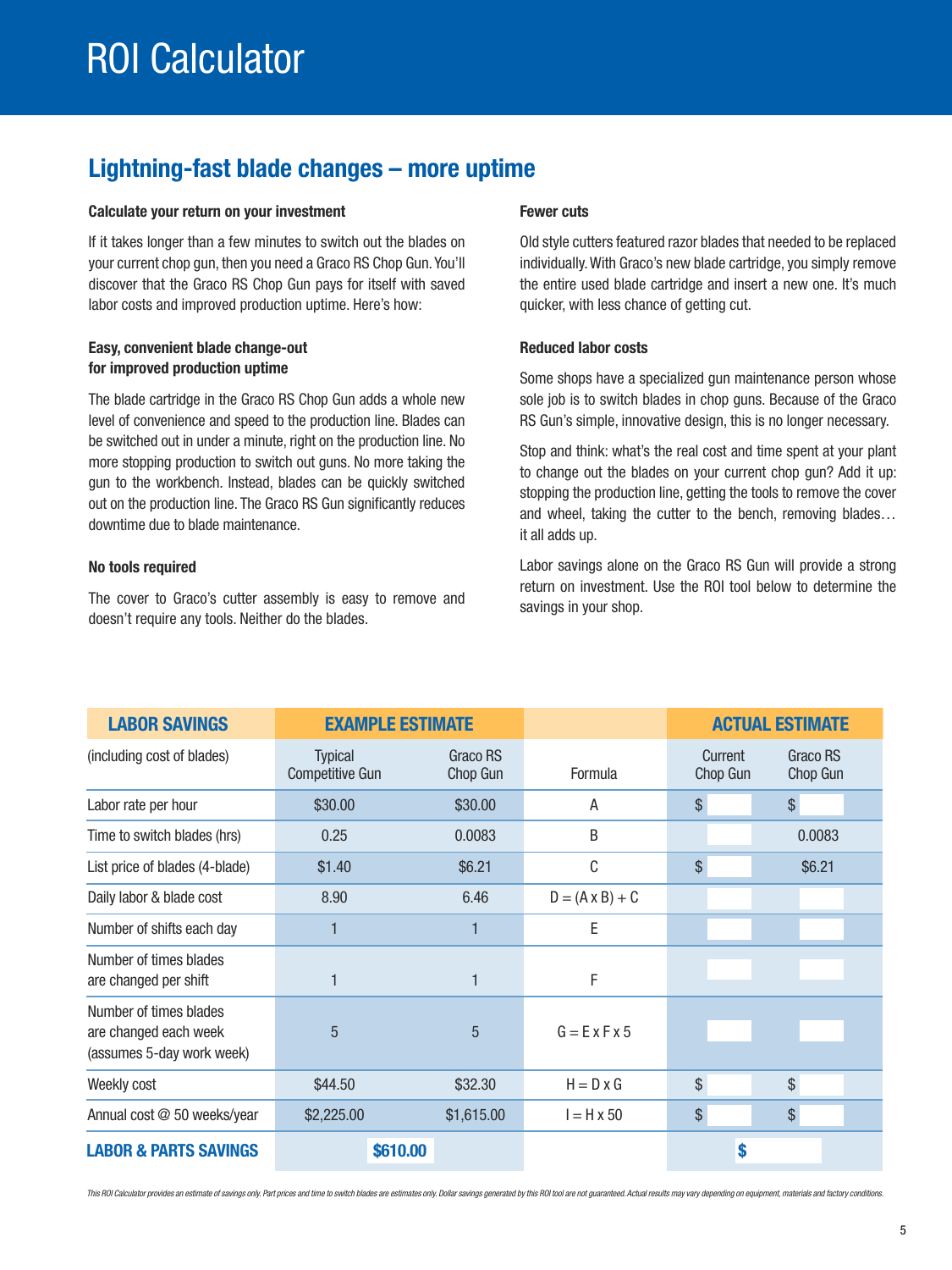## Technical Specifications

| Minimum Air Flow (at 100 psi) |  |
|-------------------------------|--|
|                               |  |
|                               |  |
|                               |  |
|                               |  |
|                               |  |
| Weight                        |  |
|                               |  |
|                               |  |
|                               |  |
|                               |  |
|                               |  |
|                               |  |

### How to read a composite spray tip number



### Airless Composite Spray Tips

| – Part Number – |               |        |  |  |  |
|-----------------|---------------|--------|--|--|--|
|                 |               |        |  |  |  |
| CST215          | CST223        | CST343 |  |  |  |
| CST415          | CST423        | CST443 |  |  |  |
| CST217          | CST523        | CST543 |  |  |  |
| CST417          | CST427        | CST351 |  |  |  |
| CST517          | <b>CST527</b> | CST451 |  |  |  |
| CST219          | CST231        | CST551 |  |  |  |
| CST419          | CST431        | CST651 |  |  |  |
| CST519          | CST531        | CST461 |  |  |  |
| CST221          | CST235        | CST561 |  |  |  |
| CST421          | CST435        | CST661 |  |  |  |
| CST521          | CST535        | CST471 |  |  |  |

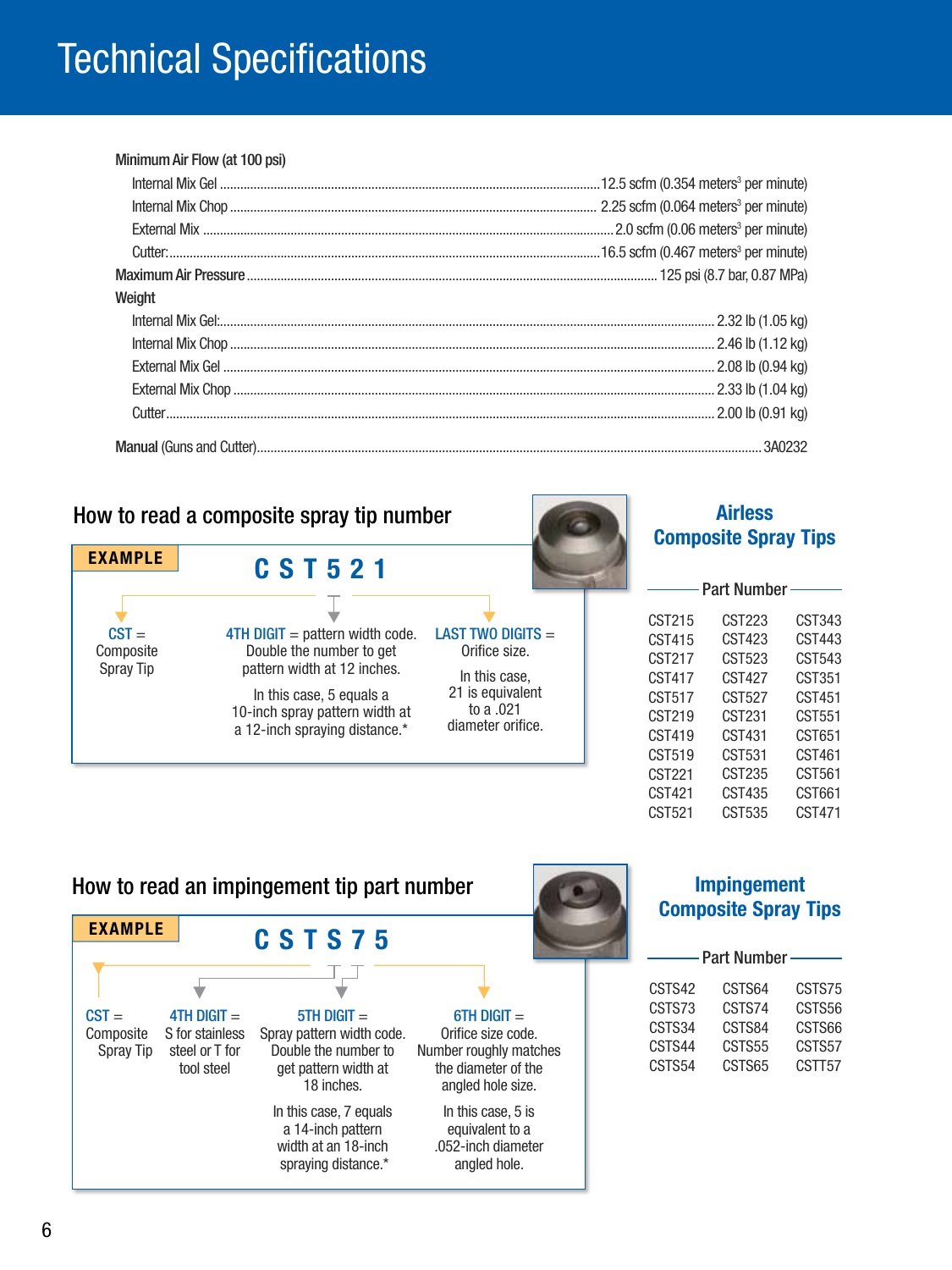## Ordering Information



## **Guns**

|  | 258853 Gel coat gun, internal mix with CST521 tip |
|--|---------------------------------------------------|
|  | 258840 Gel coat gun, external mix with CST521 tip |
|  | 258854 Chop gun, internal mix with CST443 tip,    |
|  | without cutter                                    |
|  | 258852 Chop gun, external mix with CST443 tip,    |
|  | without cutter                                    |
|  | 258970 External mix chop gun with CST443 tip,     |
|  | with cutter                                       |
|  | 258971 Internal mix chop gun with CST443 tip.     |
|  | with cutter                                       |
|  | 258900 Cutter assembly                            |
|  | 24E448 4-blade cartridge kit                      |
|  | 24F602 6-blade cartridge kit                      |
|  | 24E449 8-blade cartridge kit                      |
|  |                                                   |

## Gun Repair Kits

|        | 24E415 Solvent AAC assembly fitting kit           |
|--------|---------------------------------------------------|
| 24E416 | Needle clamp assembly kit                         |
| 24E417 | Complete needle assembly                          |
| 24E418 | Needle repair kit                                 |
| 24E419 | Needle AAC kit                                    |
| 24E420 | Catalyst Seat Kit                                 |
| 24E421 | <b>Resin Seat Kit</b>                             |
|        | 24E422 Cutter adapter kit                         |
| 24E423 | Catalyst check valve                              |
| 24E424 | Check valve housing kit                           |
| 24E425 | Trigger air valve kit                             |
| 24E428 | Seat seal, 6-pack                                 |
| 24E435 | Tip seal kit, 6-pack                              |
| 24E436 | Needle assembly kit, 6-pack                       |
| 24E443 | Front head internal check valve                   |
| 24E444 | Internal spring check valve kit                   |
| 24E445 | Internal mixer kit                                |
|        | 24E446 Front head external check valve kit        |
|        | 24E447 Front head external check valve repair kit |
|        |                                                   |

## Head Assemblies

- 24E426 Horizontal external mix front head kit
- 24E427 Vertical external mix front head kit
- 24E442 Horizontal/vertical internal mix front head kit